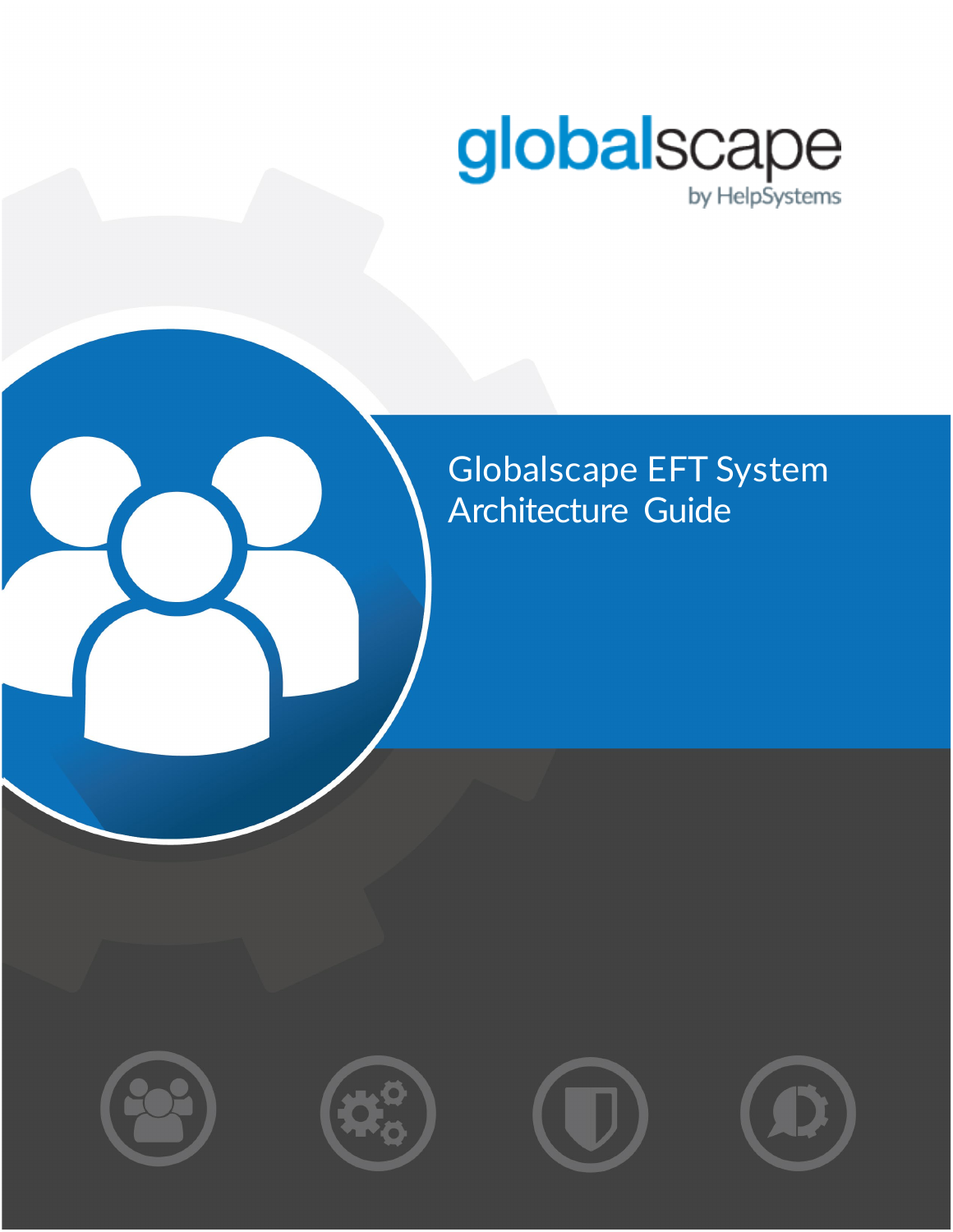The content in this document is protected by the Copyright Laws of the United States of America and other countries worldwide. The unauthorized use and/or duplication of this material without express and written permission from HelpSystems is strictly prohibited. Excerpts and links may be used, provided that full and clear credit is given to HelpSystems with appropriate and specific direction to theoriginal content. HelpSystems and its trademarks are properties of the Help/Systems LLC group of companies. All other marks are property of their respective owners.

20210616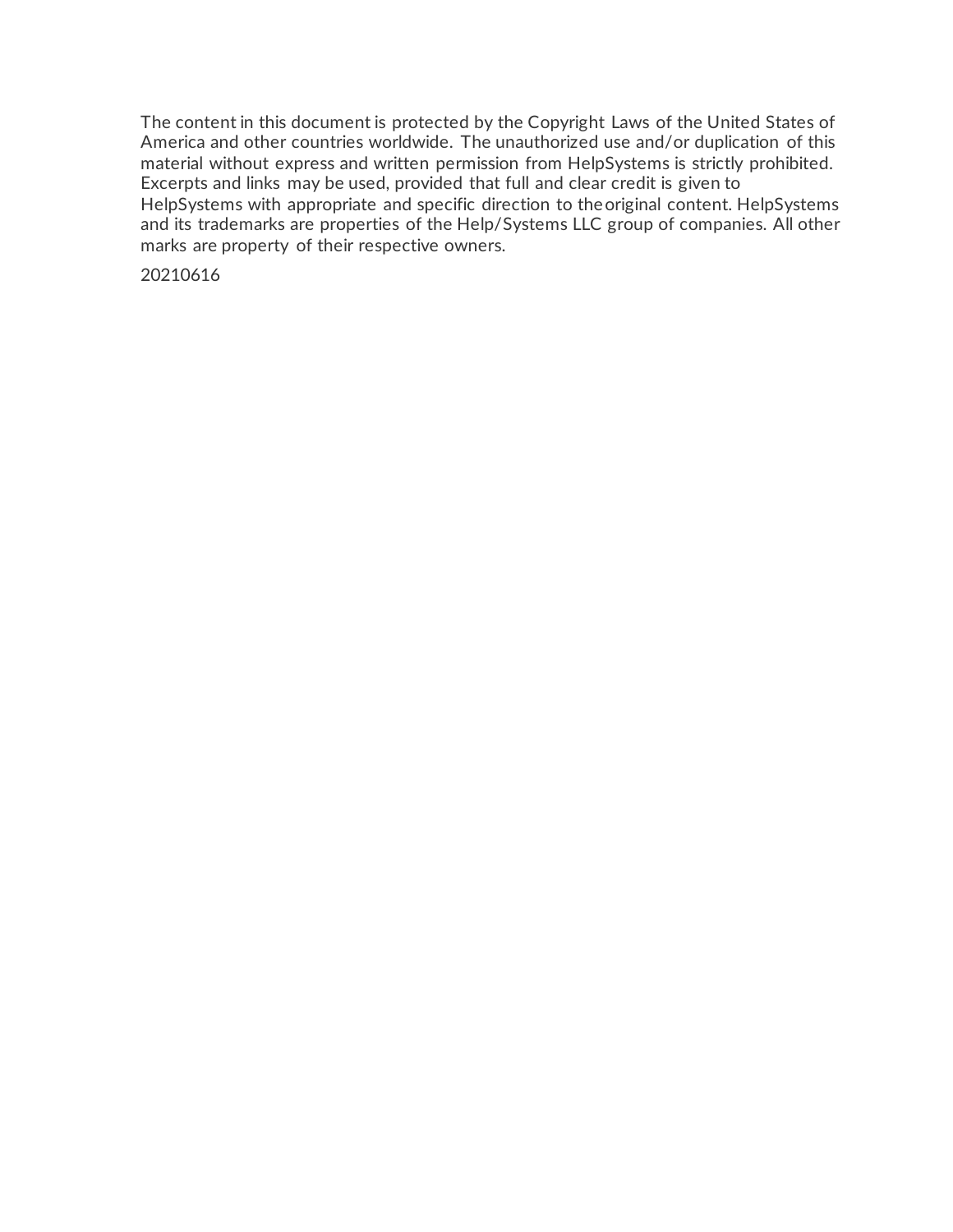### **Table of Contents**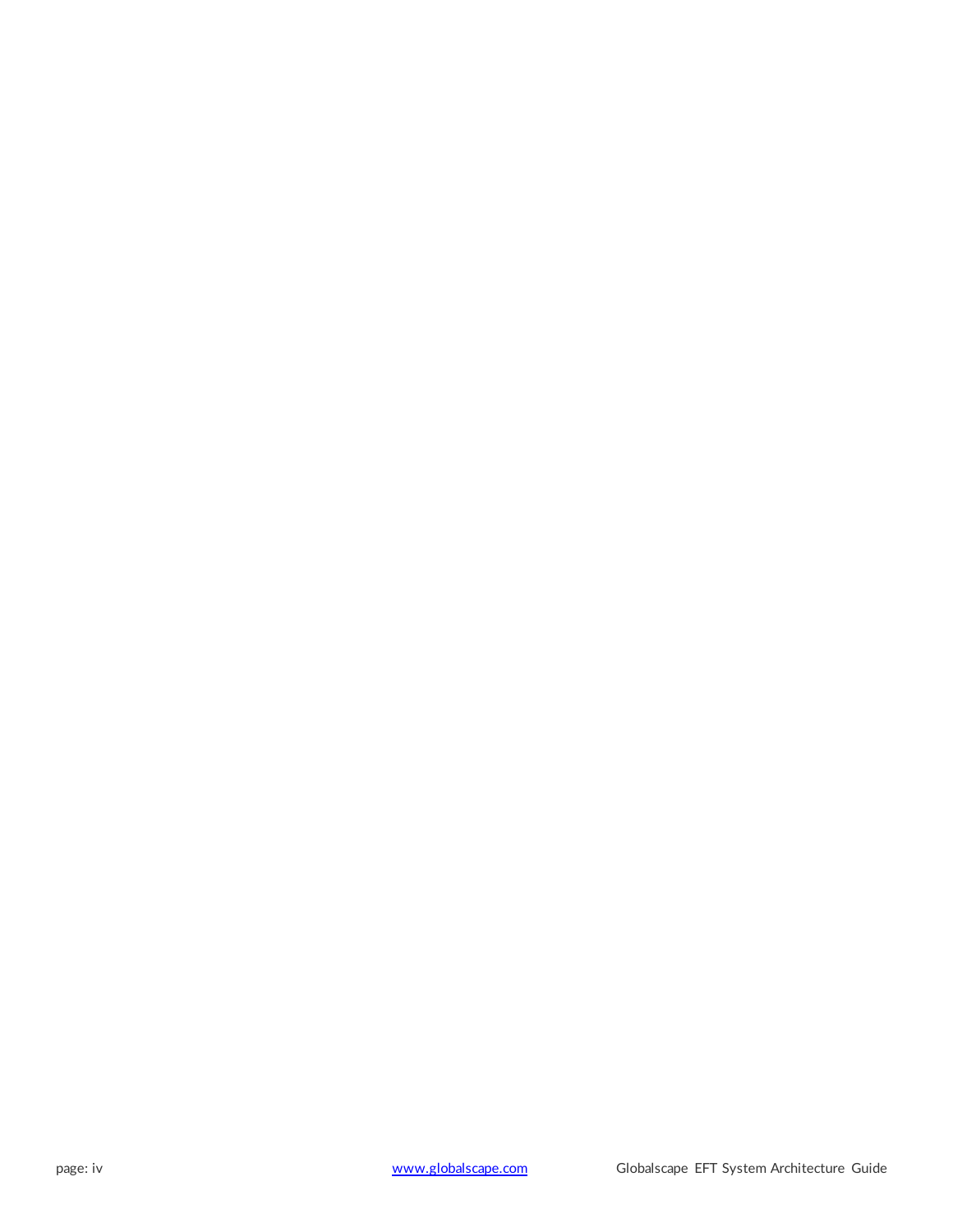# <span id="page-4-0"></span>Introduction

Globalscape EFT is a managed file transfer solution that streamlines the exchange of data between your systems, employees, customers, and trading partners. It provides a single point of control with extensive security settings, workflow management, detailed audit trails, and reports.

The intuitive EFT interface and comprehensive workflow features help to eliminate the need for custom programs/scripts, single-function tools, and manual processes. This innovative solution reduces costs, improves the quality of your file transfers, and helps your organization comply with data security policies and regulations.

EFT can be installed as a standalone deployment with one server (which can have multiple sites/IP addresses) or in a variety of more complex options, including cloud deployments, depending what you need to accomplish.

With integrated support for clustering, EFT can process high volumes of file transfers for enterprises by load balancing processes across multiple nodes. The clustering technology in EFT also provides active-active automatic failover for disaster recovery.

EFT can be scaled horizontally by adding additional systems to the cluster. When paired with a load balancer, inbound connections to file servers can be distributed to the available systems in the cluster. As your business and transfer requirements grow, EFT can easily grow with it by adding additional servers to the cluster.

This guide includes several EFT different architectures, including support for high availability (clustering) and load balancing, and summarizes the advantages of each configuration.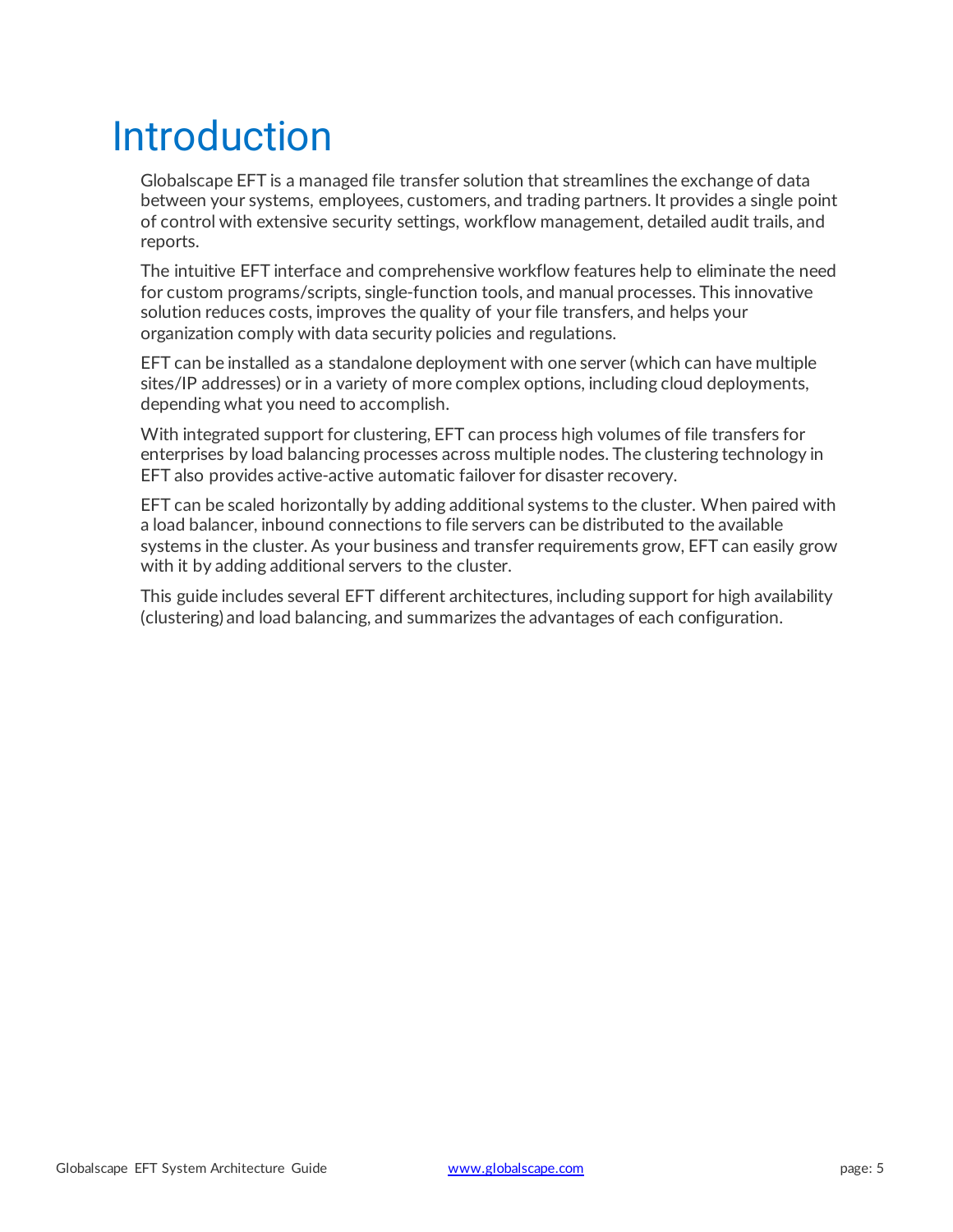## <span id="page-5-0"></span>Standalone EFT Server

In this architecture, a single EFT server instance is installed behind the front-end firewall. If file transfer services are enabled, ports to the HTTP/S, FTP, FTPS, SFTP, and AS2 protocols are opened on the firewall to allow all inbound connections to EFT.



Figure 1 Standalone EFT Server

The default standalone system uses the installed EFT database files and (optionally) SQL or Oracle database inside the private network. EFT Enterprise includes an automated backup and cleanup event rule in case of application failure.



Figure 2 Standalone EFT Server with DMZ Gateway

An optional DMZ Gateway<sup>®</sup> can be installed in the demilitarized zone (DMZ) to provide secure communication with EFT behind intranet firewalls without requiring any inbound firewall holes between the internal network and the DMZ.

#### **Requisites**

- 1 EFT
- Database server (optional)
- 1 DMZ (optional)

#### **Benefits**

• Ideal for small organization where high availability is not needed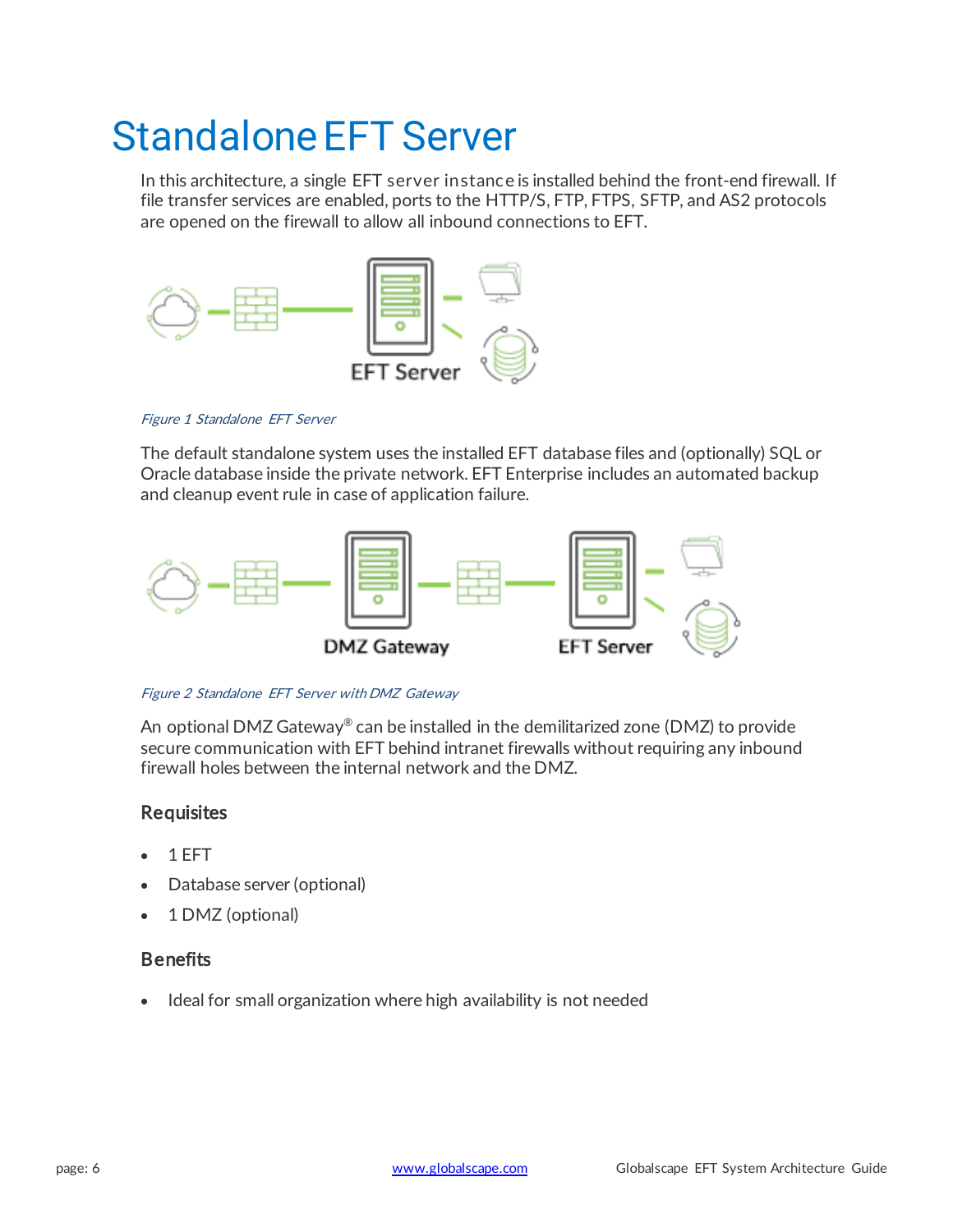# <span id="page-6-0"></span>Development&Test

HelpSystems recommends that customers purchase an additional Globalscape EFT license for development and/or testing purposes. This extra license is helpful for providing change control and quality assurance of new workflows that you build in Globalscape EFT. It will also allow you to test new releases/patches provided by HelpSystems in an isolated environment.

Globalscape EFT allows authorized administrative users to export workflows, schedules, and other items from a development/test environment and import them into production. EFT server and site configuration, stored in .db files, can be exported and imported using a tool such as SQLite.

HelpSystems recommends load testing in staging environments for definitive settings that meet your organization's requirements.



Figure 3 Development & Test environment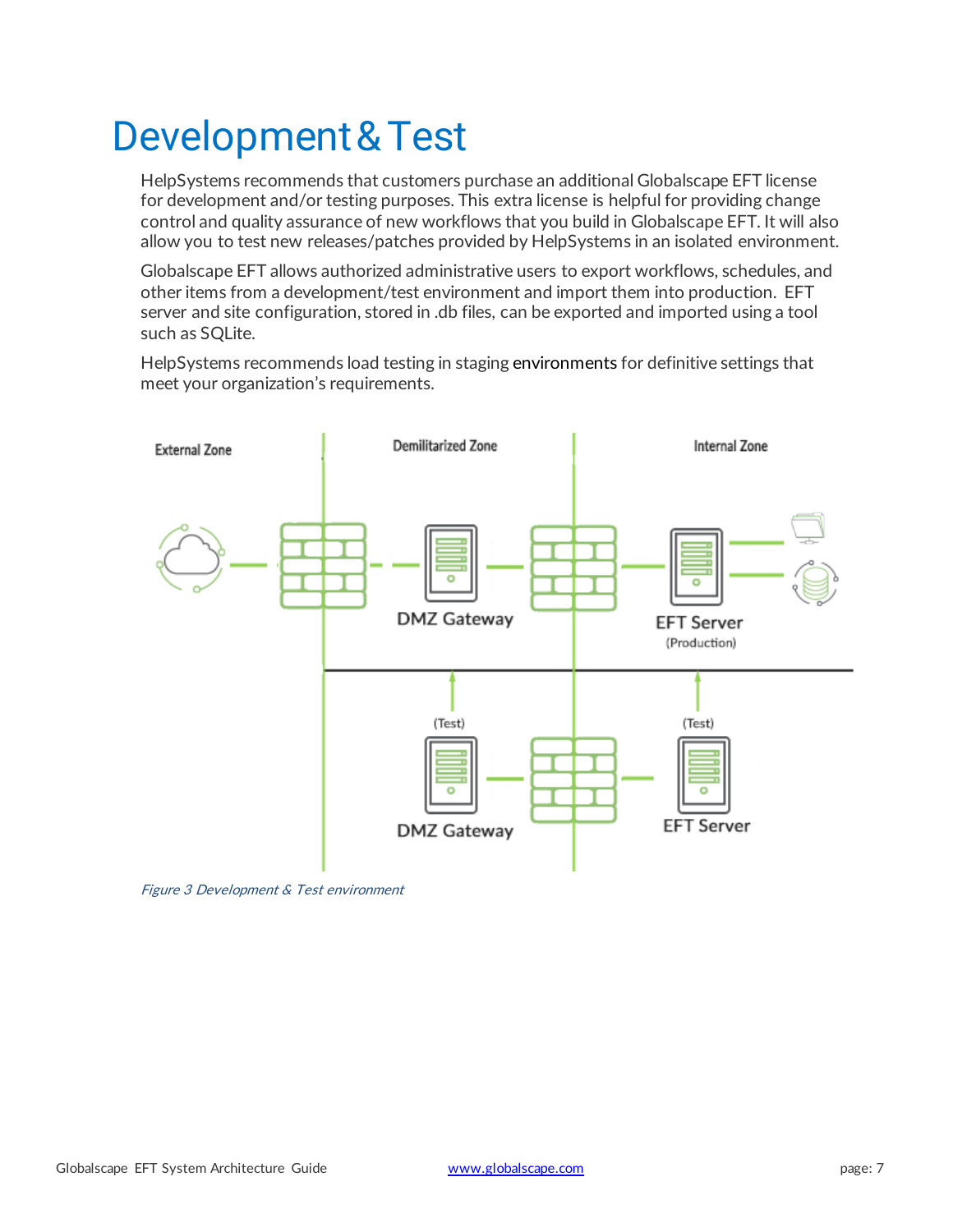## <span id="page-7-0"></span>High Availability Environments(Clustering)

A group of tightly coupled computers that work together closely so that they can be viewed as though they are a single computer is a "cluster." A failover cluster has redundant nodes that are used to provide service when redundant system components fail.

EFT High Availability (HA) solution can protect your critical business processes and ensure that crucial file transfer systems are always on, and that employees, customers, and business partners experience seamless availability of critical applications and information.

#### EFT with HA can:

- Maintain availability through any planned or unplanned outage
- Increase stability and flexibility by implementing multiple nodes of EFT for load balancing
- Enhance throughput and better meet important SLAs by deploying multiple nodes of EFT to allow the collective environment to use more available resources
- Improve scalability with the ability to share common configurations across nodes, eliminating the challenge of having multiple servers set up with different configurations

In a clustered environment, two or more EFT servers within a cluster can access the same product database and user files at the same time. Clustering allows these systems to share security settings, user accounts, configurations, audit logs, and other product tables. If one EFT node fails, the remainingnodes in the cluster will automatically continue to process workloads and file transfer requests.

#### What's the difference between active-active and active-passive load balancing?

- An active-active cluster is typically made up of at least two nodes, both actively running the same kind of service simultaneously. The main purpose of an activeactive cluster is to achieve load balancing. Load balancing distributes workloads across all nodes to prevent any single node from getting overloaded. Because there are more nodes available to serve, there will also be a marked improvement in throughput and response times.
- Like the active-active configuration, active-passive also consists of at least two nodes. However, as the name "active-passive" implies, not all nodes are going to be active. In the case of two nodes, for example, if the first node is already active, the second node must be passive or on standby. The passive (a.k.a. failover) server serves as a backup that's ready to take over as soon as the active (a.k.a. primary) server gets disconnected or is unable to serve.

The clustering configurations described below includ[e Active-Passive,](#page-8-0) [Active-Active,](#page-9-0) and [Active-Active for Disaster Recovery.](#page-10-0)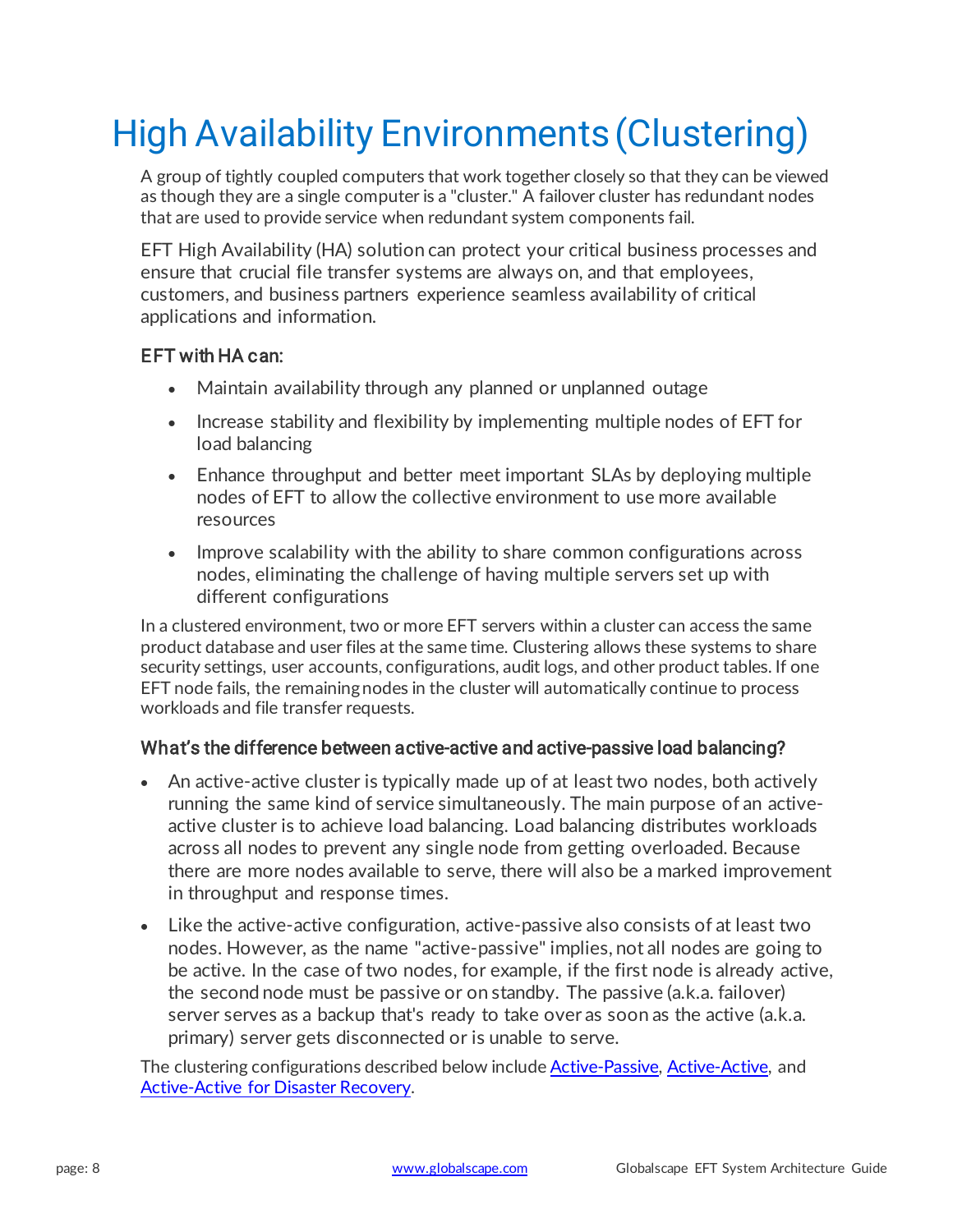## <span id="page-8-0"></span>EFT Active-Passive Cluster

EFT Active-Passive Cluster is a high availability solution that provides very fast automatic failover in a case of application failure or node failure.

#### Requisites for EFT Cluster Mode (Active-Passive)

- Load Balancer (if using DMZ Gateway)
- Highly Available File Storage (NAS) (same datacenter)
- Database Server (Optional)
- EFT is configured for Active/Passive using failover in Event Rules
- 1 EFT Production license
- 1 EFT Standby license
- 1 DMZ Production license
- 1 DMZ Standby license

#### **Benefits**

- Highly Available End points (Inbound/outbound) and automation
- No downtime for OS patching and rebooting
- Automatic failover



Figure 4 EFT Active-Passive Cluster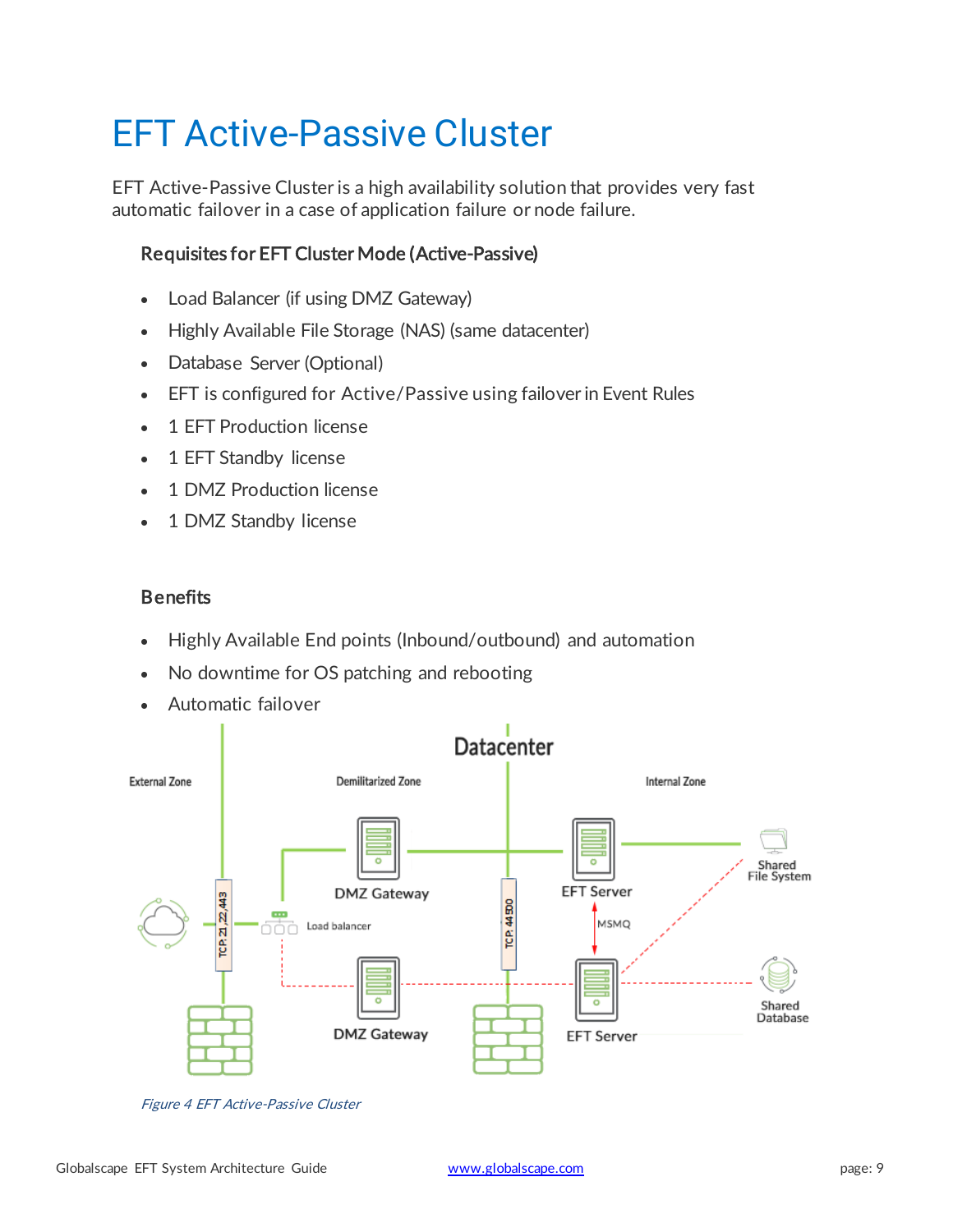## <span id="page-9-0"></span>**EFT Active-Active Cluster**

EFT's active-active deployments provide HA using multiple instances of EFT and a load balancer for non-stop availability of your network. And unlike active-passive failover clusters, all of the nodes in EFT's active-active deployment are put to work in production—with no standby hardware, and no clustering software. In this architecture, EFT is clustered with 2 or more servers for high availability, and the systems are installed in the private network. Associated DMZ Gateways are installed in the DMZ and no inbound ports are opened to the private network. The product and user files share configuration across each system/node in the cluster. A load balancer provides load balancing for incoming connections to DMZ Gateway, and the clustered EFT servers distribute the project workloads evenly across each node in the cluster.

#### Requisites for EFT Cluster Mode (Active-Active)

- Load Balancer (if using DMZ Gateway)
- MSMQ Multicast (configuration coherence, heartbeat, event rules coordination)
- Highly Available File Storage (NAS) (same datacenter)
- Database Server (Optional)
- 2 EFT Production licenses
- 2 DMZ Gateway Production licenses (if using DMZ Gateway)

#### **Benefits**

- Highly Available End points (Inbound/outbound) and automation
- Scale out with load balancing traffic and automation processing
- Scale out up to 16 nodes (usually in the same datacenter)
- No downtime for OS patching and rebooting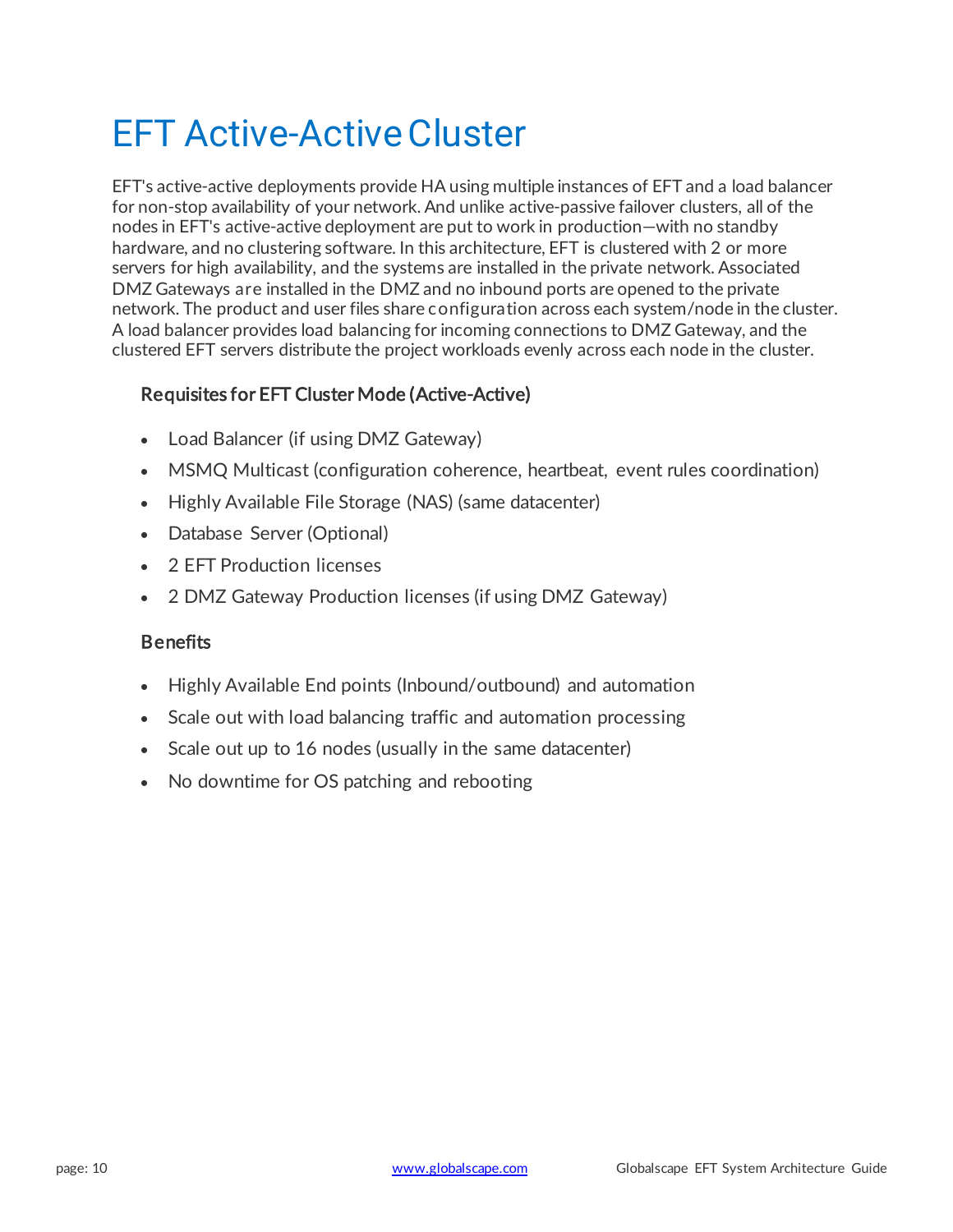

Figure 5 EFT Active-Active cluster

### <span id="page-10-0"></span>EFT Active-Active Cluster HA + Disaster **Recovery**

EFT's active-active deployments provide HA using multiple instances of EFT and a load balancer for non-stop availability of your network. And unlike active-passive failover clusters, all of the nodes in EFT's active-active deployment are put to work in production—with no standby hardware, and no clustering software. In this architecture, EFT is clustered with 2 or more servers for high availability, and the systems are installed in the private network. Associated DMZ Gateways are installed in the DMZ and no inbound ports are opened to the private network. The product and user files share configuration across each system/node in the cluster. A load balancer provides load balancing for incoming connections, and the clustered EFT servers distribute the project workloads evenly across each node in the cluster.

#### **Benefits**

- Highly Available Endpoints (Inbound/outbound) and automation
- Scale out with load balancing traffic and automation processing
- Disaster Recovery
- Scale-up to 16 nodes on each data center
- No downtime for OS patching and rebooting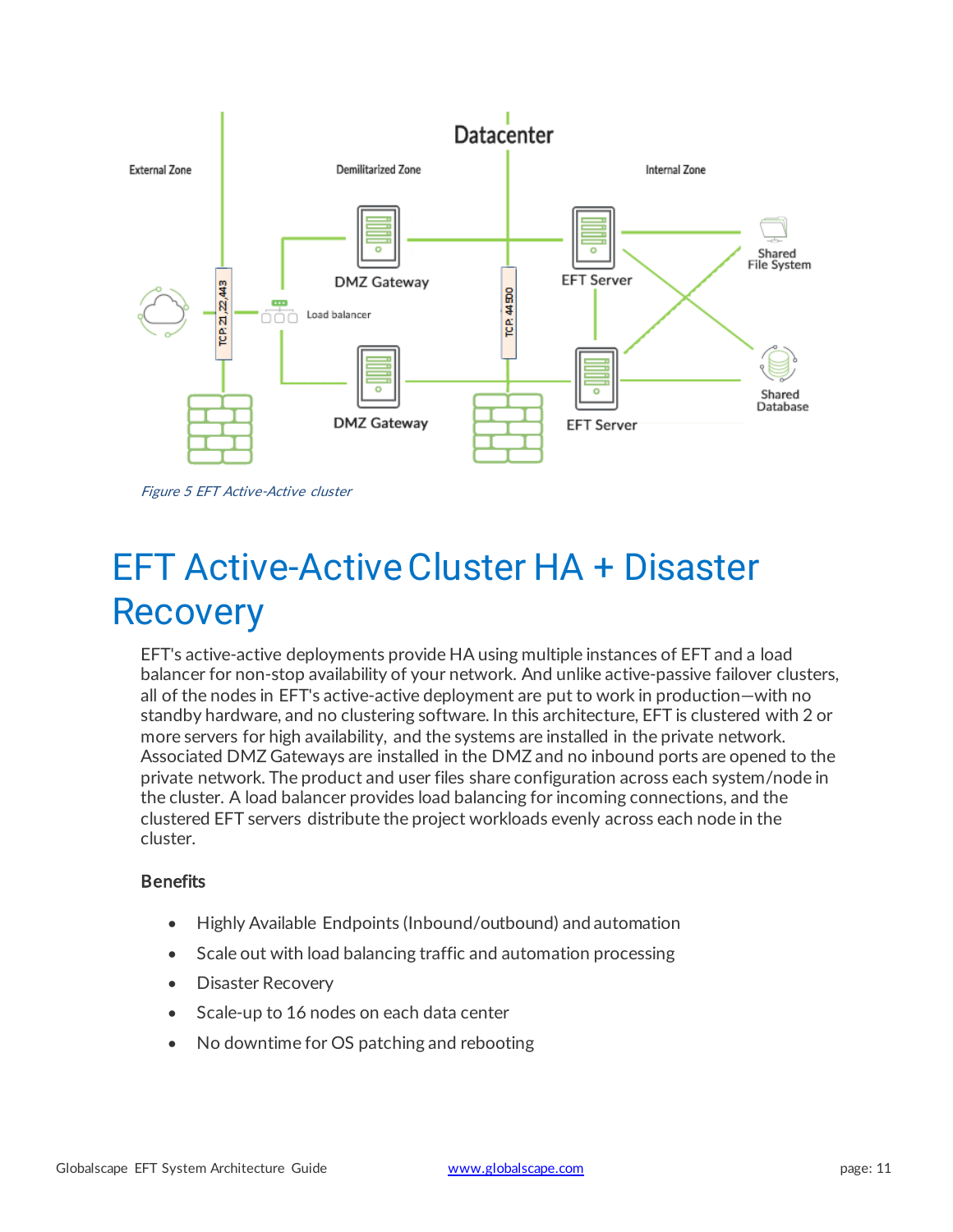#### EFT Active-Active Cluster HA + DR(Regular):



Figure 6 EFT Active-Active Cluster Disaster Recovery Regular

#### Requisites for EFT Cluster HA Mode (Active-Active) + DR (Regular)

- Global Load Balancer or DNS manager for failover
- Load Balancer
- MSMQ Multicast or Unicast (configuration coherence, heartbeat, event rules coordination) between all nodes in both data centers
- Highly Available File Storage (NAS) across data centers, share file locks among all nodes of each cluster for EFT HA Share Config and EFT Share Data
- Database HA Server Cluster across data centers
- 2 EFT and 2 DMZ Production licenses
- 2 EFT and 2 DMZ Standby licenses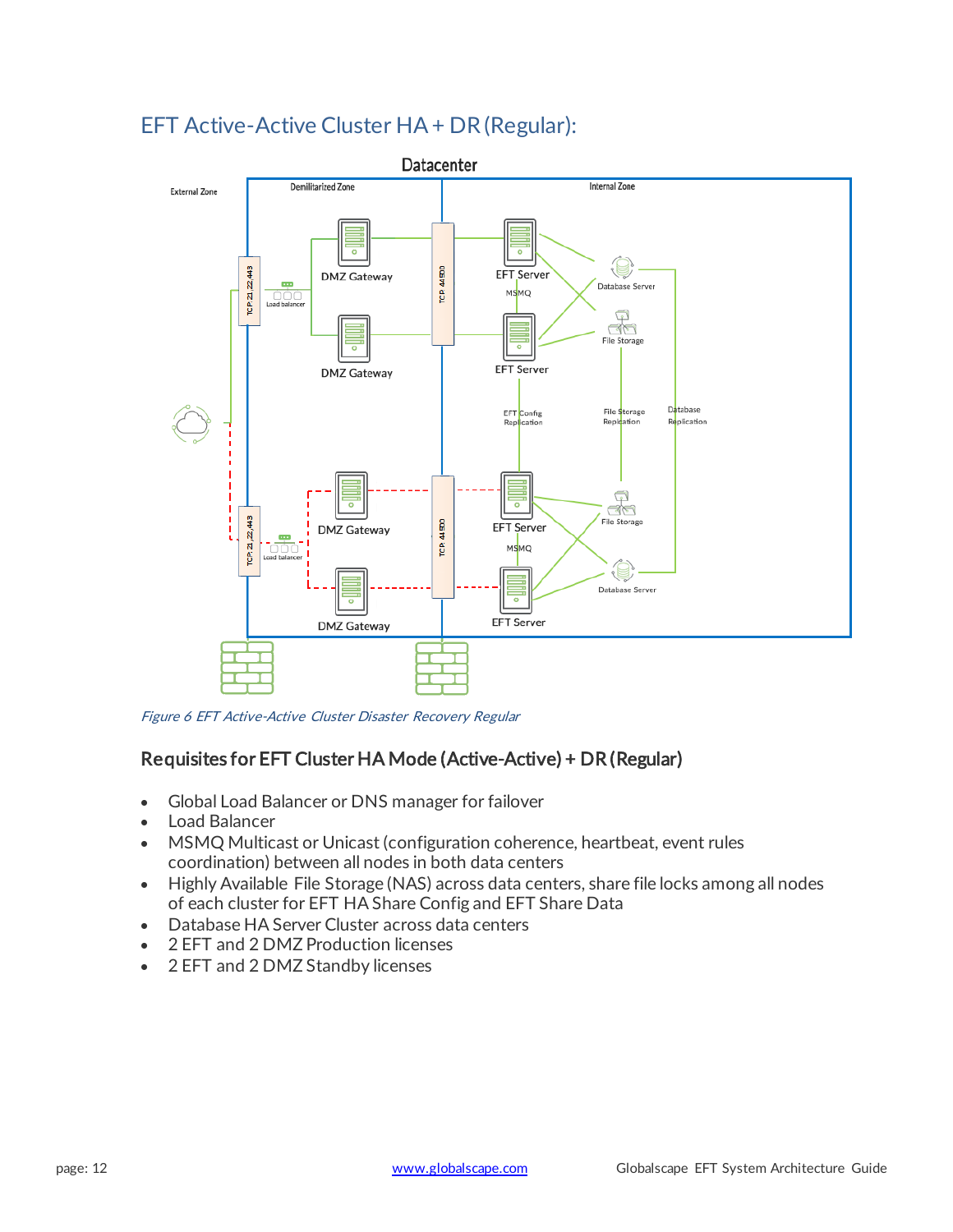

### EFT Active-Active Cluster HA Mode + DR (Mission Critical):

Figure 7 EFT Active-Active Cluster Disaster Recovery Mission Critical

#### Requisites for EFT Cluster HA Mode (Active-Active) + DR (Mission Critical):

- Global Load Balancer or DNS manager for failover
- Load Balancer
- MSMQ Multicast or Unicast (configuration coherence, heartbeat, event rules coordination) within each data center
- Highly Available File Storage (NAS) with replication or synchronization between data centers, share file locks among all nodes of each cluster
- Database Server (Optional) with database replication technologies
- 2 EFT and 2 DMZ Production licenses
- 2 EFT and 2 DMZ Standby licenses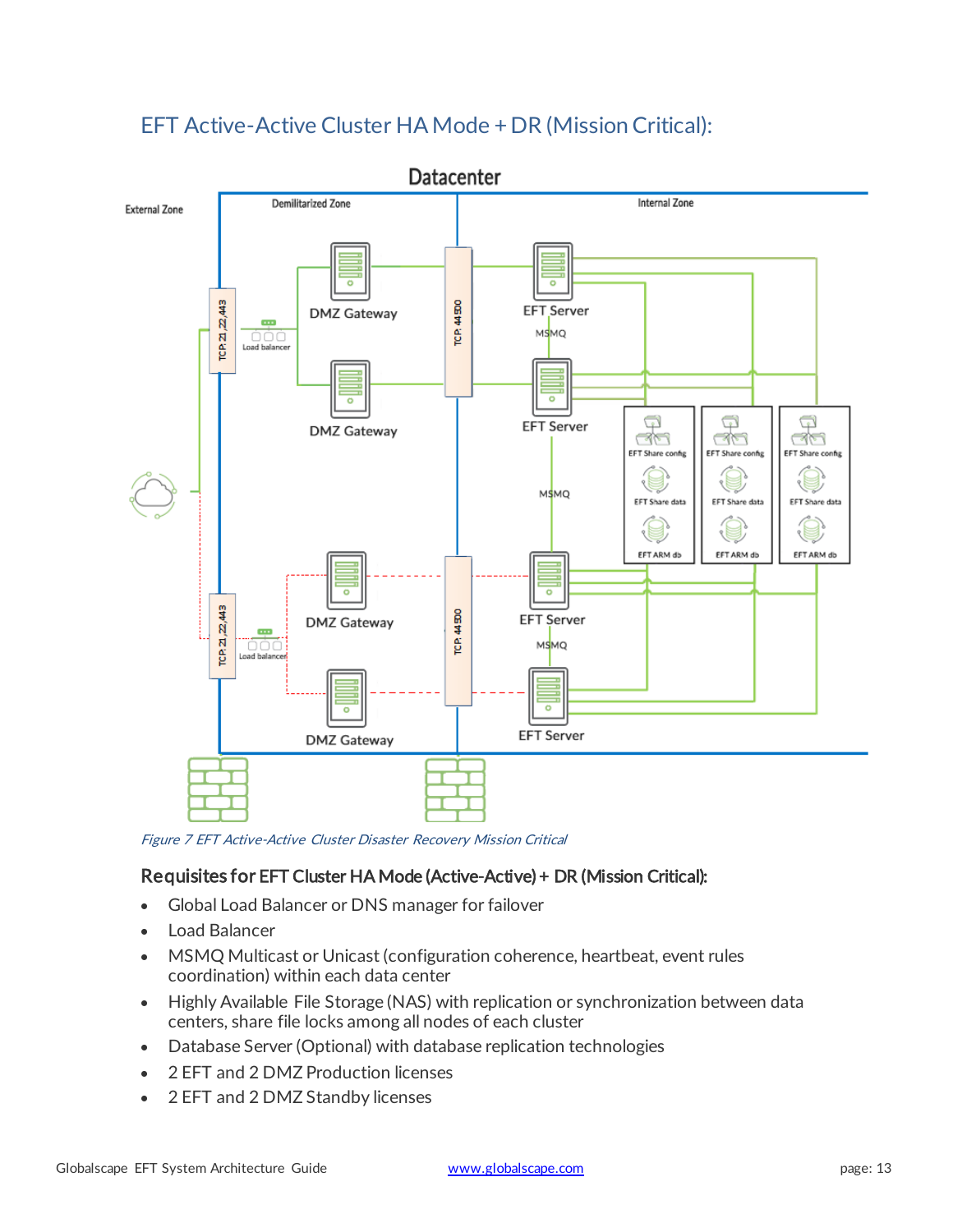### <span id="page-13-0"></span>EFT in the Cloud

With a self-managed cloud deployment of Globalscape EFT, companies can enjoy the benefits of the cloud, including scalability, flexibility, and affordability, while reducing the size of their own data centers. By minimizing their software costs, number of data servers, and other related resources, organizations can significantly decrease IT expenses without reducing IT capabilities.

Deploy EFT through th[e Microsoft Azure](https://azure.microsoft.com/en-us/) o[r Amazon Web Services \(](https://aws.amazon.com/)AWS) and in minutes you can securely transfer data to and from the cloud. Buy an EFT license and install it on your own instance in Azure or AWS, designed however you need it. You install it, you manage it, you are in control of your data.

Businesses that use the cloud benefit from high utilization and smooth transactions, ready to handle operational workload peaks and valleys. These companies also see improvements with operational efficiency, reduced overhead costs, enhanced agility, and rapid deployment readiness.

Additionally, if you already have an on-premises installation of EFT and the Cloud Connector Module (included in EFT Enterprise), you can configure automated cloud storage monitoring for AWS S3 and Azure Blobs, and support for automation processes such as uploading or downloading files to/from Amazon S3 or Azure Blob storage.

Globalscape's "Bring Your Own License" (BYOL) model allows you to pay once to purchase a license that includes all of the EFT Enterprise features. You can deploy that license onpremises, in a private cloud, or any public cloud of your choice. Globalscape also offers a subscription license which would ensure that your EFT installation is always the most up-todate version with the latest security updates.

#### A Cloud MFT deployment supplements your EFT platform with:

- Easy trial experience
- Extensive global footprint with multiple regions around the world
- Strong service-level agreements
- Automate data exchanges between people and systems
- Gain visibility into the movement of files
- Replace legacy, or homegrown file sharing systems
- Securely share files internally or externally
- Enable compliance with corporate, industry, and government mandates
- Ensure uptime of your mission-critical infrastructure
- Additional cloud-service tools and services such as load balancing, storage redundancy, replication to a second region, site recovery, automatic OS image upgrade, security patching, and others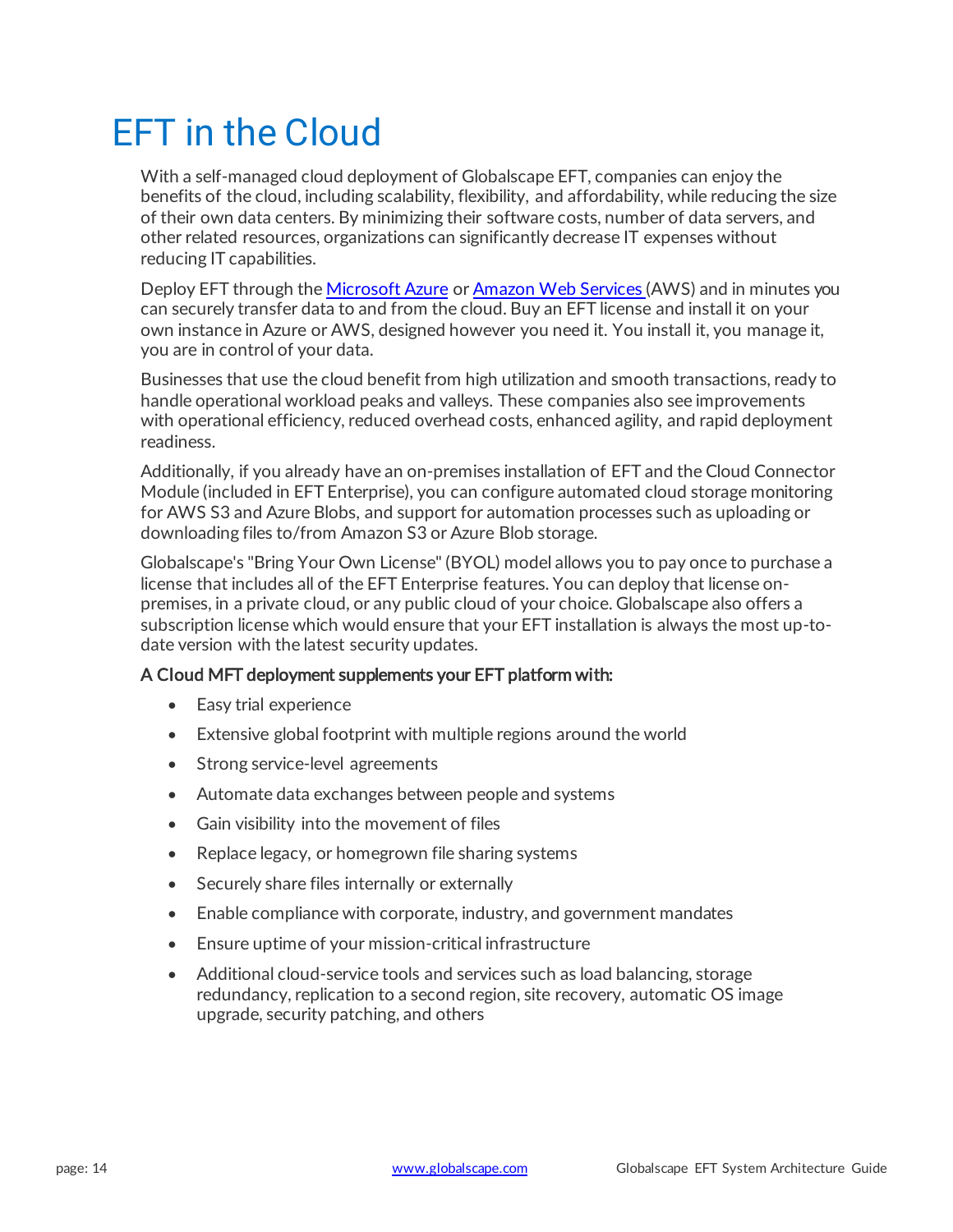For assistance installing and configuring your self-managed EFT installation in the cloud, refer to the following articles or ask your account manager about Professional Services.

[EFT Running on Azure in the Cloud](https://kb.globalscape.com/KnowledgebaseArticle11230.aspx)

[Enable Azure AD SSO with EFT Arcus and the Web Transfer Client](https://kb.globalscape.com/Knowledgebase/11405/Enable-Azure-AD-SSO-with-EFT-Arcus-and-the-Web-Transfer-Client)

[Amazon EC2 Instance Deployment Guide for Standalone EFT Enterprise POC](https://kb.globalscape.com/Knowledgebase/11229/Amazon-EC2-Instance-Deployment-Guide-for-Standalone-EFT-Enterprise-POC)

[AWS EFT Usage Instructions](https://kb.globalscape.com/Knowledgebase/11237/AWS-EFT-Usage-Instructions)

The two cloud services are described below.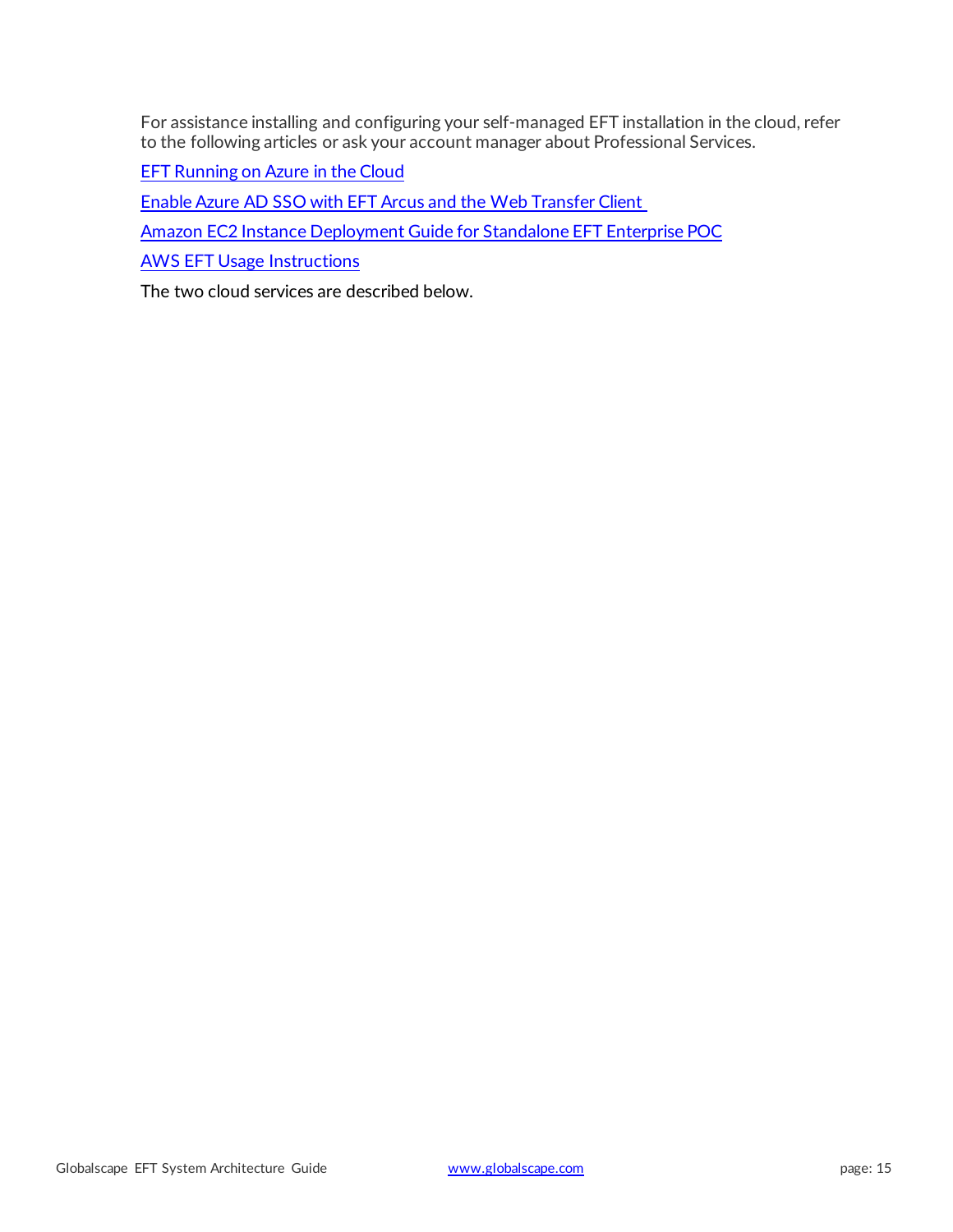#### Microsoft Azure:

Globalscape EFT is certified compatible with Microsoft Azure. In Azure, you can configure a virtual machine (VM) with the latest Windows operating system, then install and configure EFT (as a single server) and any EFT modules that you have licensed. After EFT is installed and configured, you can connect to it as you would any other EFT installation. During the Azure setup, you configure the DNS location to which users and other servers can connect, such as myeftserveronazure.com.

Availability zones expands the level of control you have to maintain the availability of the applications and data on your VMs. An Availability Zone is a physically separate zone, within an Azure region. There are three Availability Zones per supported Azure region. Each Availability Zone has a distinct power source, network, and cooling. By designing your solutions to use replicated VMs in zones, you can protect your apps and data from the loss of a data center. If one zone is compromised, then replicated apps and data are instantly available in another zone.

Microsoft recommends that two or more VMs are created within an availability set to provide for a highly available application and to meet the 99.95% Azure SLA. Combine the Azure Load Balancer with an availability zone or availability set to get the most application resiliency. The Azure Load Balancer distributes traffic between multiple virtual machines.



Figure 8 EFT in Microsoft Azure